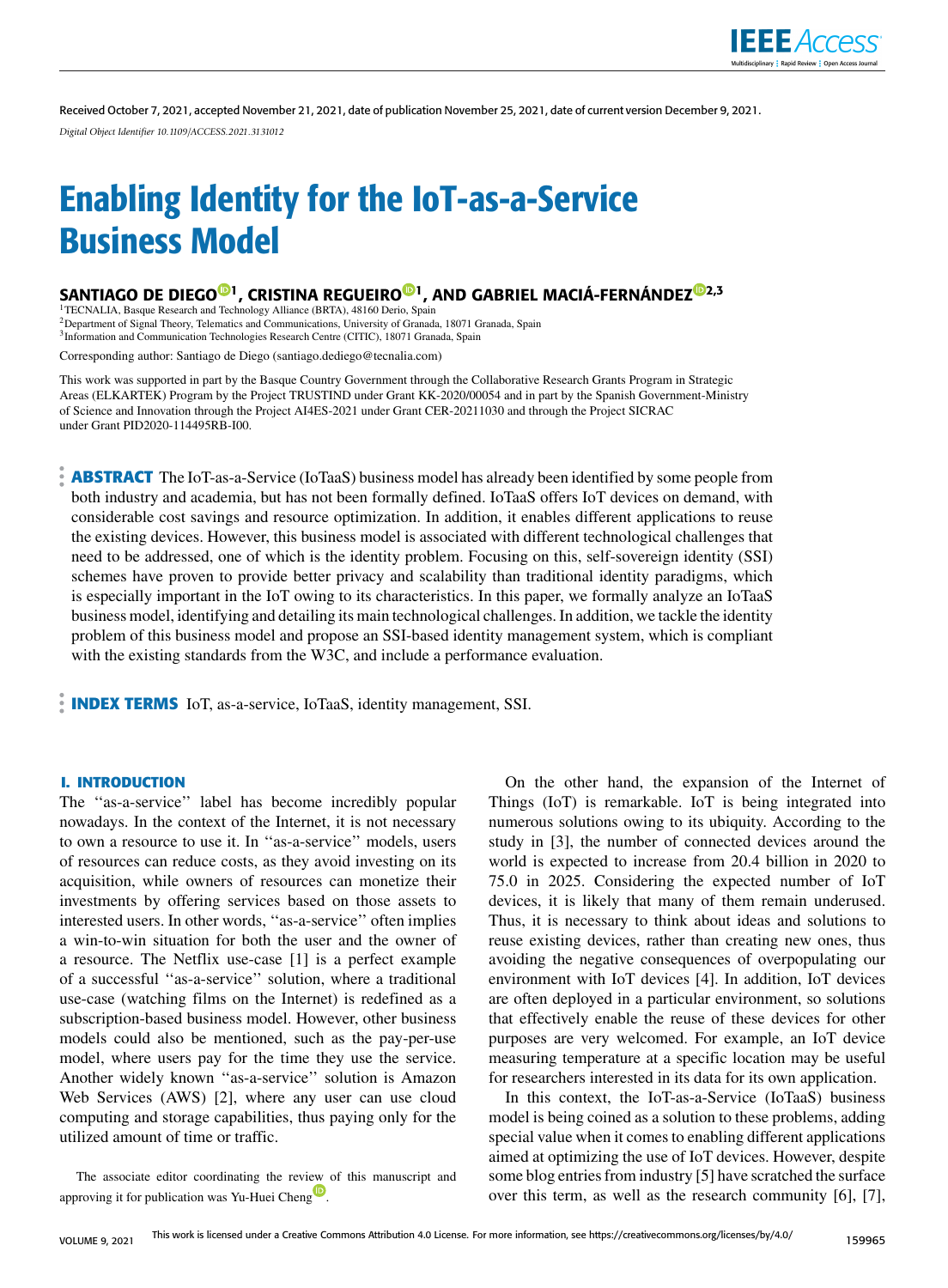these references do not go deep into the business model description and operation. Thus, as the first contribution of this paper, we describe a formal definition of this business model to identify its main technological challenges. This could help other research efforts focus on related problems.

In parallel with the increased popularity and ubiquity of the IoT, many issues and challenges that need to be carefully addressed have arisen. In particular, the security of IoT devices is crucial. As stated by numerous authors [8], [9], it is not trivial to achieve an overall security level in IoT ecosystems. Some IoT devices, such as wearables, keep sensitive information from their users and, for this reason, attackers are increasingly targeting these devices. Unfortunately, some well-known security incidents such as Stuxnet [10], the Mirai botnet, and other IoT zombie-related attacks [11], which infect millions of IoT devices, have emphasized the necessity of a security point of view when developing IoTrelated solutions. Other more generalist attacks include data theft, device malfunction, and remote control [12]. In this sense, solutions that tackle security problems associated with IoT ecosystems are welcomed.

Identity management falls under the umbrella of previously described security problems. It can be informally defined as the process of assigning identities to the different actors in an IT ecosystem and is a relevant aspect in the security process, as many attacks that are based on techniques such as impersonation and identity theft, can be prevented by solid identity management. For example, the Sybil attack also affects the IoT [13] and is directly caused by deficient identity management. Good identity management practices also help to guarantee non-repudiation by identifying the different actors in the system. To provide some insights about the challenges associated with identity, it is estimated that the cost of identity assurance processes exceeds 3.3£bn a year in the UK and \$22bn in the USA by extrapolating the size of the population [14], without taking into account the costs associated with storage, protection, breaches, and regulations. By adding IoT into the equation, the numbers were completely exorbitant. Hence, it is necessary to manage the identity of all existing devices. Consequently, it seems clear that it is worth thinking about new strategies for identity management in the IoT world. Thus, as a second contribution of this paper, we present a system to manage identity in the IoTaaS business model.

Some authors[15] provided a broad overview of the concept of identity and how it evolved over time. To sum up, identity has suffered several transformations during the last few years, starting from an isolated and centralized model and later moving to a federated model. However, these models suffer from serious scalability and security issues. The last suggested model is the self-sovereign identity (SSI) [14]. As explained in the following section, this model alleviates some of the main problems in previous schemes and, therefore, our identity model for IoTaaS will be based on SSI.

In summary, the present research work provides two main contributions: *a*) to formally present the IoT-as-a-Service (IoTaaS) business model with its own characteristics and its relevant technological challenges, and *b*) to propose an IdM system based on SSI for this business model, including a performance evaluation.

The different sections of the paper are organized as follows: Section II shows the advances from the research community regarding the ''IoT-as-Service'' model and analyzes the current state of the art in self-sovereign identity for the IoT. Section III formally presents the IoT-as-a-Service business model and describes its associated technological challenges. Section IV introduces the reader to the basic concepts of the SSI paradigm. Section V describes the proposed design of the SSI-based identity system for the business model. Section VI validates the proposed identity system in terms of performance. Finally, some conclusions are drawn in Section VII, and further research directions are suggested.

## **II. STATE OF THE ART**

As discussed in the introductory section, there is not much literature about the concept ''IoT-as-a-Service'' Some authors [6], [7] introduced this concept, but only described it as a feasible business model and did not analyze all the technological challenges that it implies. Others [16] go a little bit further by describing four essential components in the IoTaaS: sensors and gateways, middleware, backend servers, output interface, but still lacks in properly proposing a model. A search in Google Scholar using the keywords ''IoT as a Service'' or ''IoT-as-a-Service'' shows different works including these terms. However, none of them refers to the concept of IoT as a Service as considered in the present work, which presents a business model based on offering IoT devices on demand, while previous works refer to the intersection between the IoT and the cloud. For example, some authors [17] presented an IoT solution for public safety and disaster response (PSDR), while others [18] presented a formal model integrating IoT and eHealth, and others [19], [20] referred to IoT-as-a-Service as a combination between IoT and cloud. Finally, other authors [21] propose an infrastructure for hosting IoT workloads in the cloud.

Regarding the SSI model from a research point of view, some studies have proposed the application of the SSI paradigm to the IoT. First, some authors [22] thoroughly explained the SSI paradigm and presented decentralized identifiers (DIDs) and verifiable credentials for IoT. In addition, they analyzed the suitability of SSI for IoT, proving that it is a better method than the use of pretty good privacy (PGP) and X.509 certificates.

Other studies have studied the applicability of the SSI paradigm to the IoT world. For example, some authors [23] introduced some SSI concepts and showed use cases for the industrial IoT, while others [24] briefly mentioned the intersection between SSI and IoT. These works show the ''big picture'' but they did not delve into any Credential Exchange protocols or technical details. Other authors [25] proposed the use of DIDs as identifiers for IoT devices and accurately studied the requirements for IoT devices to run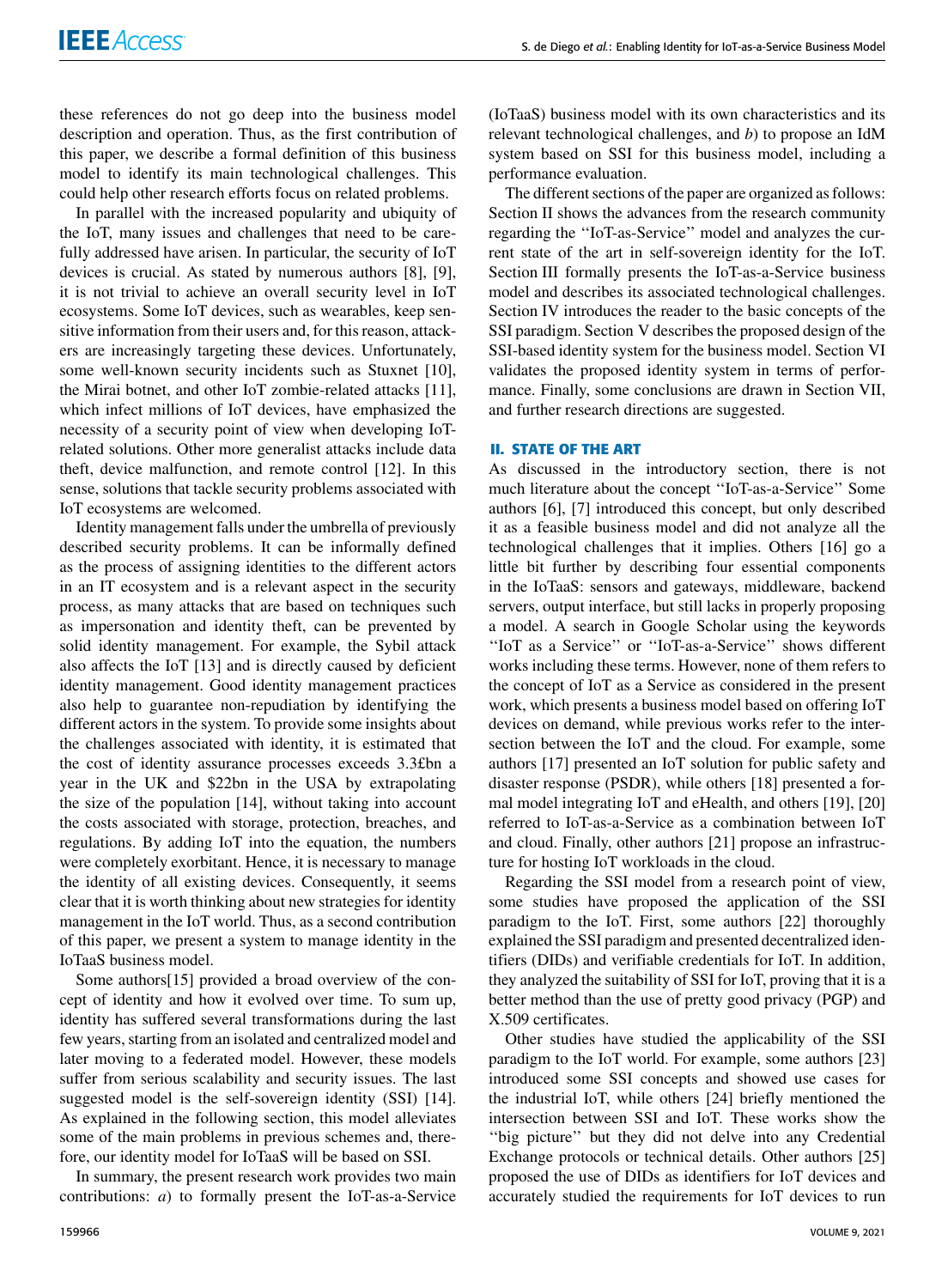an SSI-based identity management system, even proposing a proxy-based solution for extremely constrained IoT devices. Other proxy-based solutions were also proposed by other research works [26], in this case the IoT Exchange, to connect IoT devices with users. However, they do not suggest a specific verifiable credentials schema for the IoT and restrict themselves to just analyzing DIDs as suitable identifiers for the IoT. Other authors [27] presented an SSI protocol to trace the origin of IoT devices.

SSI uses a decentralized registry that stores information such as DIDs and DID documents (see Section IV for details). This registry can be implemented using distributed ledger technology (DLT), thus improving the overall security of the system by preserving the integrity and availability of the stored information. For example, some authors [28] proposed an SSI scheme based on IOTA [29] for its DLT backbone, and applied it to a rental car use case. The main problem of this proposal is that IOTA is not fully decentralized because it still depends on the coordinator, an element that centralizes the consensus process. Similarly, others [30] also proposed IOTA as a DLT for implementing the SSI scheme. They accurately defend that IOTA is permissionless, has no transaction costs, and scales well; however, the main drawback is that IOTA is not fully decentralized. Furthermore, some mixed designs have been proposed in which SSI is used in combination with other elements in the same infrastructure [28], [30].

Finally, there are studies that focus on specific applications. For example, some authors [31] proposed the use of a smart band for biometric identification following an SSI scheme, while others [32] particularized the SSI paradigm for Internet of Vehicles (IoV).

From an industrial point of view, there are several technologies and frameworks that enable SSI for people, including Hyperledger Indy (Sovrin) [33], uPort [34] (currently known as Serto), Blockstack [35], Veres One [36], Jolocom [37], Identity.com [38], Uniquid [39], ShoCard [40] and DIF [41], which gather some of them under his umbrella. Moreover, the Sovrin Foundation has conducted research on SSI and the IoT [42] and provides some useful insights for its application.

However, none of these works consider the particularities of the IoT-as-a-Service business model, such as the different actors who participate in it and the differences between usage and ownership of the devices. In addition, there is a lack of studies on the performance evaluation of SSI-based IdMs for IoT.

#### **III. ANALYSIS OF THE IoTaaS BUSINESS MODEL**

In this section, we analyze the IoTaaS business model to identify its main technological challenges.

#### A. ACTORS IN THE BUSINESS MODEL

Let us consider a person or entity denoted as owner, which possesses a set of IoT devices  $\{D_n; n \in \mathbb{N}\}\$ . Each device  $D_n$ can be ''hired'' by any interested consumer (person or entity) during a period of time. We will denote these consumers as  $\{C_m; m \in \mathbb{N}\}\$ . With the term "hired," it means that the *device* is accessed for the **data** or **services** that it provides.



**FIGURE 1.** Relationships among actors in the IoTaaS business model.

For example, a *consumer* might be interested in the data provided by an IoT device, such as temperature or wind power readings, but also in using some services from this device, such as a connectivity test against other systems, or a notification in response to certain events. The amount of money each *consumer* will pay for the data or services will depend on the amount of time or resources that he/she will consume from these *devices*, as well as the type of the requested service, following a pay-per-use business model. It is also possible to follow a subscription-based business model in which *consumers* pay a periodic amount of money (subscription) to access data or use services from *devices*. Examples of possible real-life applications for IoTaaS are sufficiently large to not be detailed in this paper.

This nomenclature can be extrapolated by considering several *owners*,  $\{O_k; k \in \mathbb{N}\}$ , each having its own set of *devices*. Each *consumer*  $C_m$  will be interested in obtaining services or data from *devices*,  $D_n$ , if and only if those devices meet some quality requirements. *Certification entities*, named as  ${C}E_l$ ;  $l \in \mathbb{N}$ , indicate that *devices* truly meet these quality requirements. In other words, they trust *customers*. Many actors, such as external auditors or manufacturers, can be *certification entities* because they can certify some attributes of the *devices. Certification entities* differ from Certificate Authorities (CAs). Certificate Authorities are companies or organizations that issue digital certificates (normally X.509) to different entities on the Internet. A *certification entity*, as described in the IoTaaS, is the actor who certificates some attributes of a *device*. This can be done by using digital certificates or by any other means. In the proposed identity model, this is done by using *verifiable credentials*, so we have decided to name it ''certification entity'', as this is a broader term than Certificate Authorities. The different roles of the business model are presented in Fig 1.

# B. TECHNOLOGICAL CHALLENGES IN THE IoTaaS BUSINESS MODEL

Now, we briefly describe some of the main technological challenges that appear when facing a real implementation of the IoTaaS business model.

#### 1) SERVICE ENDPOINT IDENTIFICATION AND AVAILABILITY

To begin with, one of the relevant aspects to tackle is defining how the services provided by *devices* will be offered to and accessed by different *consumers*. With respect to access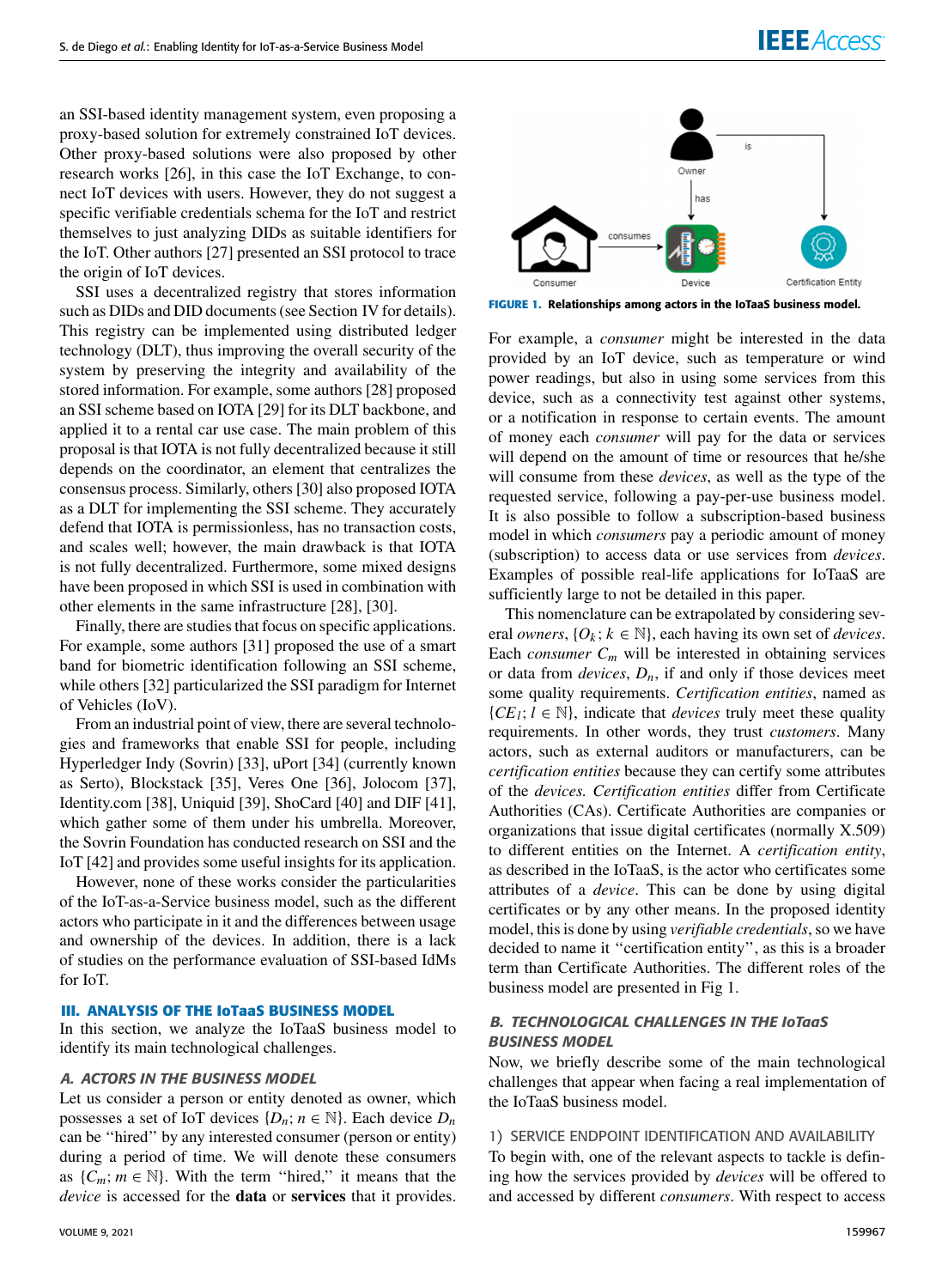to services, the publish-subscribe pattern is an option for communication between *devices* and *consumers*. Regarding how to reach the services offered to *consumers,* it is quite straightforward that we need mechanisms to connect *consumers* with *devices*. One alternative taken from other asa-service solutions is the use of a marketplace, *that is,* a mechanism to connect IoT devices with potential *consumers*. For our purpose, this marketplace is an interface where IoT *devices* are listed to be chosen by *consumers.* The marketplace also has the goal of preventing IoT devices from saturating consumers' requests, thus alleviating possible denial of service (DoS) attacks, which can be especially severe if these devices are resource constrained. However, the final design of this marketplace could vary and become more complex depending on the requirements of the final implementation, as stated by some authors [43]. Thus, the marketplace appears as an optional but highly desirable element, because it enables more-constrained IoT devices to participate in the proposed IoTaaS.

# 2) COMMUNICATION MODEL

This challenge has been identified as an open research topic by several researchers. For example, some authors [44] proposed a privacy-preserving query scheme for IoT using homomorphic encryption, which can add an extra layer of privacy to the communications. Transferring data among IoT *devices* themselves or to the marketplace can be made by using IoT-specific protocols, such as MQTT-S, as usual in wireless sensor networks [45], or any other IoT-related protocol. In addition, secure versions of the MQTT and MQTT-S protocols might be considered, such as SMQTT and SMQTT-S [46], if the security levels require them. Furthermore, the chosen solution must incorporate a mechanism to allow queries so that *consumers* can search for *devices* using different parameters, making it easier to select the most suitable one for their needs. In addition, the chosen mechanism must be standardized, and *owners* will need to be aware of this standard before publishing their *devices* in the marketplace. As will be shown in Section V, the present research proposes the use of queries over SSI *verifiable presentations* [47] to achieve this goal. Communication between *consumers* and the marketplace can be achieved using HTTPS or any other secure protocol.

Service semantic definition

### 3) SERVICE SEMANTIC DEFINITION

There are some attributes of IoT devices that are important to be shown and queried in IoTaaS, namely:

- Identifier
- Data type provided by the device
- Quality Certificates
- Cost
- Location and geographic scope
- Owner

Despite this being a minimum set of necessary attributes to implement the business model, depending on the final implementation of the business model, some more attributes might be included in this list. Two of these attributes are especially relevant for the identity problem to generate trust: **quality certificates** and **owners**. The quality certificate attribute collects all the information related to the overall quality of the IoT *device*, while the owner attribute defines the *owner* of the *device*. Both attributes are directly related to the identity problem, and in Section V, we deal with how they can be modeled.

## 4) OPTIMIZATION

Another challenge to be analyzed is optimization. The range of possible scenarios to be analyzed in IoTaaS was large. Further studies on IoTaaS may study different optimization problems associated with the business model. For example, suppose that the expense of an IoT *device*  $D_n$  is  $E_n$  and its expected benefit is  $B_n$ . Both  $E_n$  and  $B_n$  can be functions of other variables, such as the type of data provided by the *device*, its location, or its quality. Then, the optimization problems can be formulated with different objective functions that allow us to know, for example, how to distribute the devices among different locations, how many quality certificates must the *devices* have, or the number and type of *devices* to be acquired to increase the profit.

Complex economic models can be built from this starting point, *for example*, models that consider the implicit cost of *depreciation,* which would impact *En*, or variable benefits *f* (*Bn*) depending on non-stationary variables, *such* as season or demand.

### 5) PAYMENT

Finally, another technological challenge is to provide mechanisms that permit payment transactions. These mechanisms should be carefully designed and suited for different scenarios. For example, micropayments could be made from *consumers* to *owners* (traditional scheme), or directly carried out to IoT *devices,* leveraging infrastructures such as DLT (*e.g.,* Blockchain) to manage and track transactions. With the latter solution, the process could be made without *owners'* intervention, using smart contracts as a method to automatically send the money when a certain balance is reached. In such an approach, it would be possible to decentralize the payment solution, thus improving the privacy of involved parties by using any type of blockchain address, such as the ones implemented in Bitcoin [48] or Ethereum [49]. Still, it should be considered that these addresses are pseudo-anonymized, which means that privacy cannot be fully guaranteed, and attacks such as de-anonymisation attacks [50], which attempt to reveal the identity behind an address, can occur. Some research works have shown blockchain-based micropayment methods for IoT. For example, some authors [51] implemented a micropayment method for IoT using the Bitcoin network, while others [52] proposed the use of the Lightning Network (LN) of Bitcoin to enable micropayments in IoT. Others [53] presented the idea of using blockchain as a service for IoT to manage device configuration, store sensor data and enable micro-payments. IOTA technology [29] was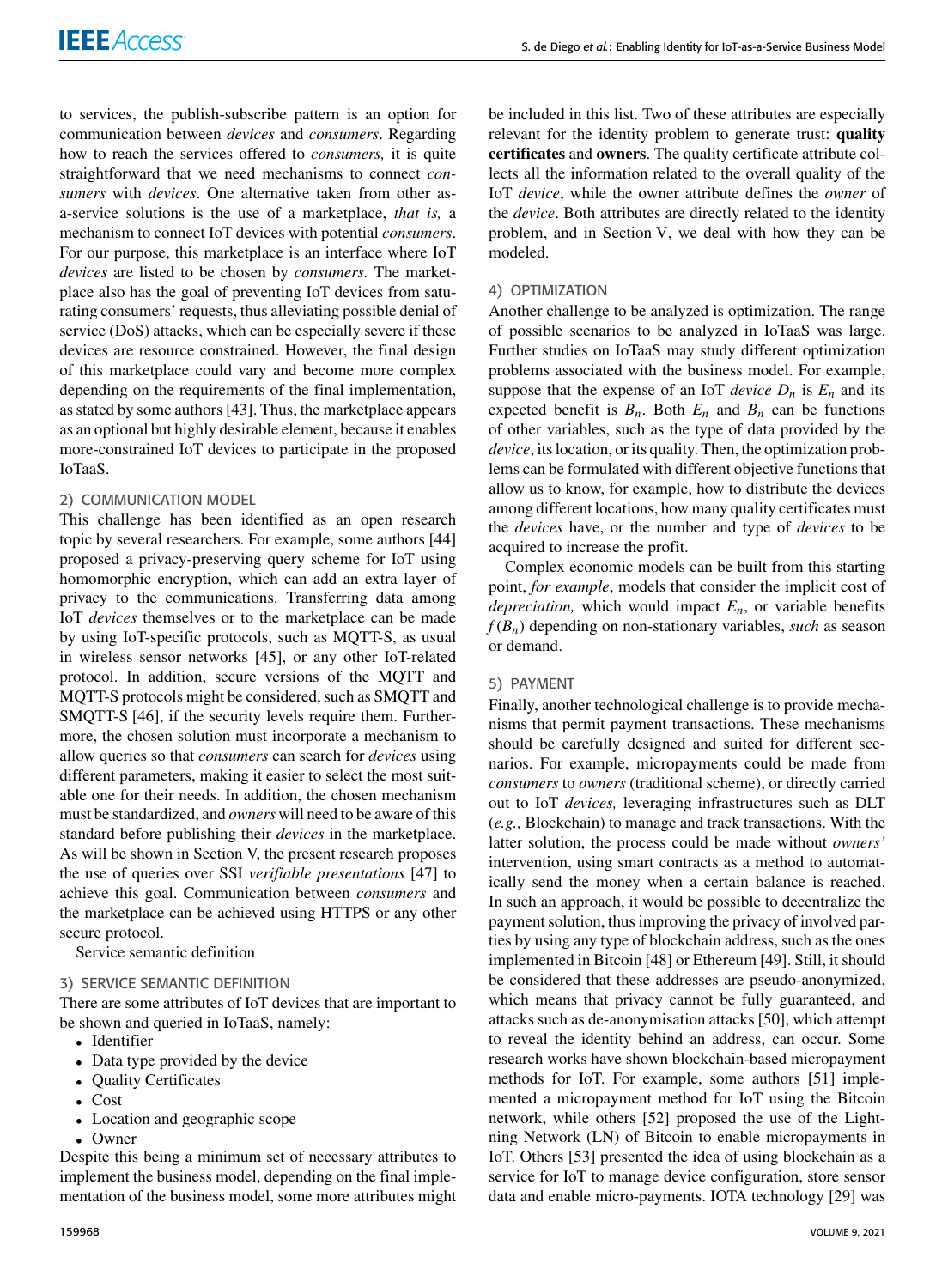initially conceived to enable free transactions between IoT devices and can be effectively used to implement the payment method. Other authors [54] have advanced in this direction by implementing an IOTA-based micropayment solution for IoT.

## 6) IDENTITY PROBLEM

The identity problem must be determined by assigning identities to the different actors of the system. Traditionally, the identity problem on the Internet has been dealt with using what is known as the *isolated model.* In the *isolated model*, the service provider (SP) and the identity provider (IP) are the same entity, being considered a relying party. Users need to trust these components to store their identities, thus making them become honeypots for attackers. A risk in the isolated model is that IP might easily run away with all the identities, or prevent the users from using the service, leaving them completely unprotected. In addition, it acts as a single point of failure (SPoF) because the entire system relies on it. With the emergence and popularity of services on the Internet, the isolated model became unmanageable because of the huge number of identities to be managed by a single SP, so a *centralized model* was developed to solve this issue. In this model, the SP and IP are not the same entities. Instead, different SPs share the same IP. However, it does not solve the previous issues, because the users still need to trust an external entity and the IP remains as an SPoF, thus becoming a honeypot for attackers.

Finally, the *federated model* differs from the centralized approach in the creation of trust relationships among different IPs. It allows the establishment of networks of IPs, improving the flexibility and overall trust of the system. However, the subjacent problem still remains, *that is,* users need to trust the IP, which can still invalidate the user's identity at will. In addition, scalability issues are not solved; as the number of identities increases, the IP needs to properly manage them; at the same time, it also becomes a honeypot for attackers and an SPoF. In this context, the self-sovereign identity (SSI) paradigm emerges, and it intends to solve the issues associated with the previous identity models.

### **IV. SELF-SOVEREIGN IDENTITY PRELIMINARIES**

SSI works with the concept of *verifiable credentials* (*VCs*) issued to a *holder* by a trustable *issuer* as a digital equivalent to traditional paper credentials, generated by government authorities. A *verifier* could use a *verifiable data registry* (*VDR*) to check whether the *VCs* presented by a *holder* are valid.

These *VCs* are kept private under the control of the *holder*, who can show them as proof when required from a *verifier*. ''Under the control of the *holder*'' means that *VCs* are normally stored in a *wallet*, *i.e.,* a private user storage that contains them, as well as different *holder* private keys. Each corresponding public key is associated with an address that is known as a decentralized identifier (DID), with a structure defined by W3C [55]. DIDs provide a standard way to create permanent, globally unique, crypto-verifiable identifiers for people and organizations under their own control. Consequently, DIDs are the first verifiable identifiers that do not require registration authority. A DID can be looked up in a blockchain or any anti-tampering decentralized registry (*VDR*) to retrieve a DID document that contains information such as the subject of the DID, the associated public key, public credentials, network endpoints, authentication protocols, and digital signs. Private DIDs are also possible when involved parties want to keep their relationships private, so DIDs do not necessarily need to be recorded in the *VDR*.

In a credential verification process, the *holder* is requested to present a proof verifying that he fulfills certain requirements. This is known as *verifiable presentation* (*VP*), and is based on the use of *VCs*. For example, an IoT *device* can present a credential stating that it is waterproof. The *verifier* is the person or entity that verifies the *VP* issued by the *holder*. A *claim* proves certain attributes of the *holder* without disclosing the entire credential information. The use of claims avoids sharing personal and undesired information with third parties, but only the required information. This is normally achieved by using zero-knowledge proof (ZKP) cryptography to prove that it has a specific attribute without having to show the attribute itself. The W3C [47] standard proposes at least three proof mechanisms: JSON web tokens (JWT) secured using JSON web signatures (JWS), link data signatures and Camenisch-Lysyanskaya zero-knowledge proofs. More information about the relationship between *verifiable credentials* and JWT tokens can be read in Section 6.3.1 of the standard. Technically, by using ZKPs, a holder can use cryptography to generate a *VP* based on a *VC* without disclosing the attributes of the *VC*, but still allow a verifier to check if the proof is valid or not. Deeper information about zero-knowledge proofs and their relationship with SSI can be found in other works [56].

As can be deduced from the above, SSI provides many benefits [14] against the rest of the models for identity management: isolated, centralized, and federated models. First, it removes the need for ''identity hubs'' by empowering the users to manage their own identities. Second, and more importantly, when it comes to the IoT, it scales better as a consequence of removing these identity hubs, which is especially true in IoT environments [15], where ubiquity or the existence of a myriad of devices are essential features to be considered [9]. This fact clearly complicates the identity management process using traditional approaches. Finally, some authors [42] recognized some additional benefits when applying SSI to the IoT, which can be summarized as an increase in revenue, cost, and risk reductions. This study also analyzes which cybersecurity threats affecting the IoT can be mitigated using an SSI-based IdM.

One question to be addressed is whether IoT devices have sufficient resources to run an SSI-based identity scheme. As stated in Section II, some authors [25] precisely analyzed the minimum requirements that IoT devices must have in order to run an SSI solution and conclude that most devices are able to do it. In addition, if this is not fulfilled, they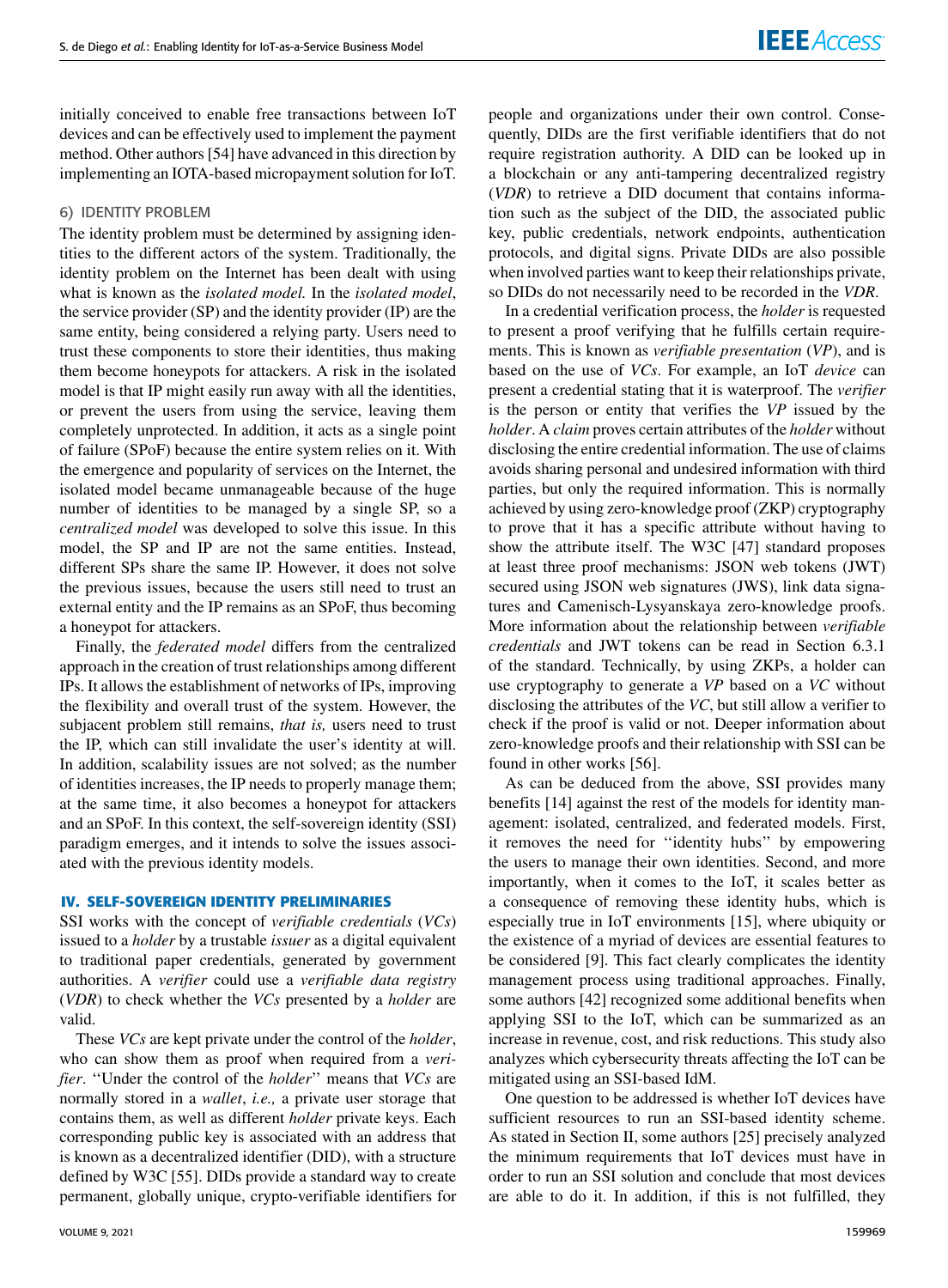

**FIGURE 2.** Identification and verifiable credential management subprocess.



**FIGURE 3.** Verification process.

propose a proxy-based approach for extremely constrained devices.

After discussing why SSI is the best solution candidate for a proposal in the IoTaaS identity management problem, we present a novel SSI system for the implementation of an identity solution. This system was designed following the guidelines of the W3C standard for DIDs [55] and *VCs* [47]. Hence, in the proposal, we assume that all the processes, for example, creation, storage, revocation, and presentation of credentials, follow these standards and recommendations.

# **V. IDENTITY MANAGEMENT SYSTEM FOR THE IoTaaS**

We divide the proposal for the identity management process in IoTaaS in the three subprocesses. The first subprocess is called *identification and initialization*, and it is partially represented in Fig 2. The second subprocess, shown in Fig 2 and Fig 3, is called *the Credential management subprocess,* and the third one, shown in Fig 4, is called *the service consumption subprocess*. In the following, we detail them.

# A. IDENTIFICATION AND INITIALIZATION

Before describing the proposal for identity management in IoTaaS, it is relevant to indicate that all the aforementioned actors in IoTaaS, *that is*, *certification entity* (*owner*, *manufacturer*, or whoever), *device*, and *consumer*, can play different roles from the identity management perspective, *that*

*is*, *issuer, holder,* or *verifier*, depending on the stage of the process in which they participate. In what follows, we clarify this.

The first relevant aspect of the architecture is the identification of participants. Here, each *device*  $D_n$  has its own DID to be identified and its own private and public keys stored in its wallet for signing *verifiable presentations*. This DID allows the identification of IoT *devices* while preserving their privacy. The DID and its corresponding DID document creation and registration in the *verifiable data registry* (*VDR*) follow the guidelines provided by some authors [25] and are represented in Fig 2. It is required for the *owner* to enable his *devices* to participate in IoTaaS. This can be done either manually (*the owner* creates the *devices'* DIDs and DID documents) or automatically (*the owner* sends a one-time token to his *devices* and they create their own DIDs and DID documents). Ultimately, these DID and DID documents will be registered in the *VDR* and, consequently, these *devices* will be enabled in the IoTaaS business model.

Similarly, each *consumer C<sup>m</sup>* and *certification entity CE<sup>l</sup>* perform the same process of generating their own DIDs. These DIDs, together with their corresponding DID documents, are stored in the *VDR* after their creation.

Another element will be part of this scheme as a solution for the *service endpoint identification and availability* challenge, which is the marketplace. This element acts as a directory for *devices*, where *consumers* can check whether *devices* are available to provide the required data or services. In addition, it behaves as a storage for *verifiable presentations* (*VPs*), where *devices*store their proofs for their *verifiable credentials* (*VCs*). By doing so, *consumers* can check these *VPs* directly from the marketplace, avoiding saturation of *devices*, as discussed in Section III; in other words, it acts as a cache for *VPs*. As *VCs* are not stored in the marketplace, *devices* can maintain control of the information sent to the marketplace via *VPs*, which can be generated using ZKPs, thus ensuring privacy as needed. Note that the marketplace cannot generate ZKPs because this element is not the original *holder* of these *VCs*, so only the *devices* can generate them. ZKPs could be enabled in *devices;* if required, the marketplace acts as a proxy for *VPs* containing these ZKPs. Note that there is a tradeoff between security and performance because ZKPs could improve the privacy of *devices,* but their use implies that these *devices* would need to answer queries and verification requests from *consumers*, as well as generate ZKPs, which clearly impacts performance. In addition, notice that the marketplace is preferably implemented as a distributed system, thus avoiding becoming an SPoF. Centralization can be avoided by using decentralized technologies to implement the marketplace or even using multiple marketplaces [57]. Blockchain technologies are not a good candidate to be used to implement the storage of *VPs* in the marketplace because *VPs* cannot be removed from it, which goes against the right to erasure defined in the GDPR [58], but using a blockchain to ensure transparency through smart contracts and adding an extra layer of security to the marketplace could be a good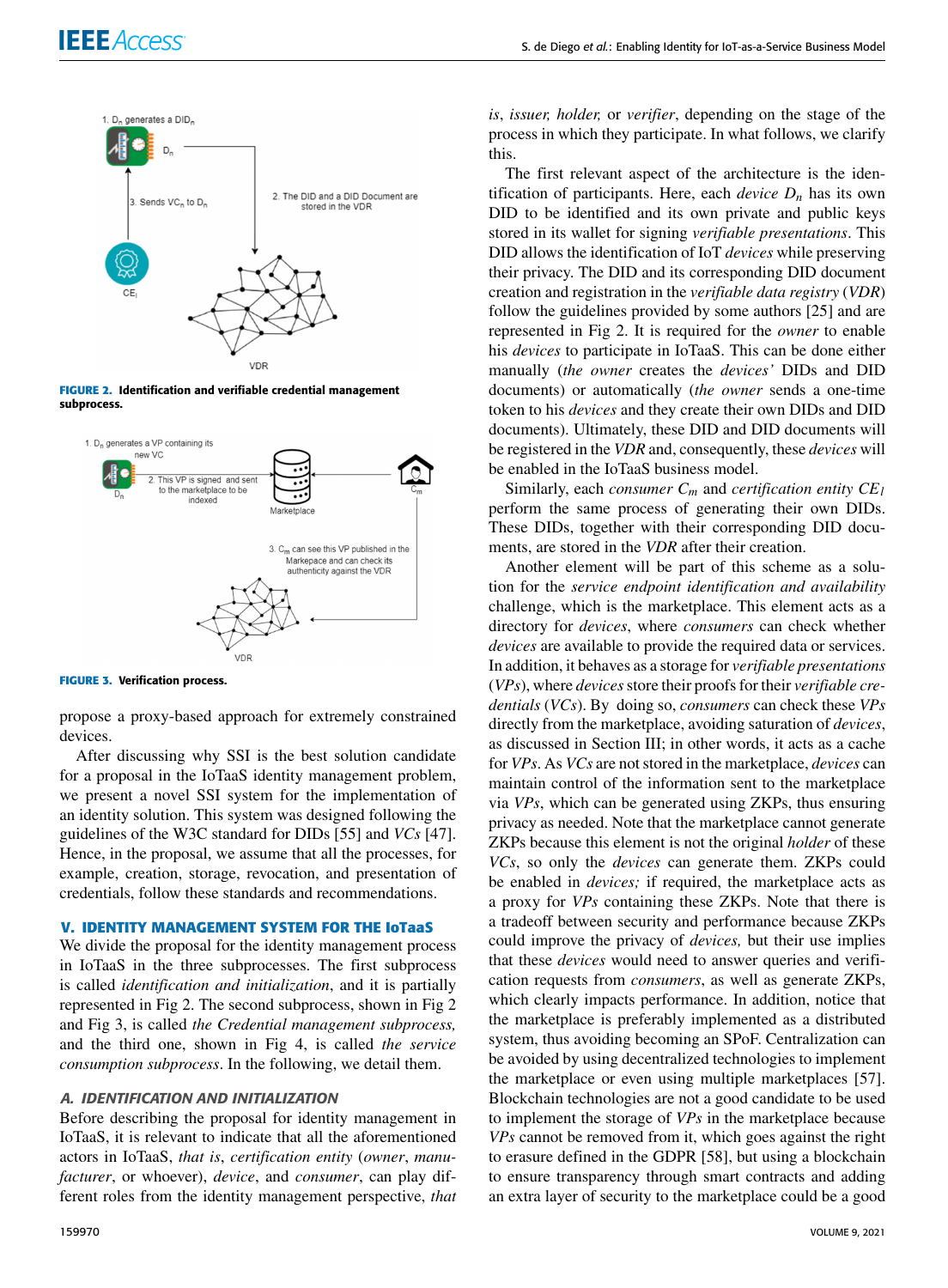

**FIGURE 4.** Service consumption process workflow.

solution, which can be tackled in future works. Other alternatives, such as distributed versions of the LDAP [59] can be used to implement this component. In addition, we can minimize the risk of identity theft attacks against the marketplace by using X.509 certificates to identify this component. Furthermore,  $VPs$  are signed by each  $D_n$ , so no tampering can be made by a malicious marketplace because *consumers* can check the authenticity of the *VPs* by using a *VDR.*

## B. CREDENTIAL MANAGEMENT SUBPROCESS

This subprocess deals with two different aspects: *i*) how *VCs* are issued and *ii)* how these credentials are verified.

Regarding credential issuing, we assume that a set of *certification entities* issues certain *VCs* to a *device Dn*. Hence, from the point of view of identity management, the *certification entities* act as *issuers* and the *device* is a *holder*. Note that these *VCs* are part of the identity of *devices* and contain information about each  $D_n$ , such as, for example, what quality certificates it has. Hence, a device's identity is composed of all its *VCs*. For example, a *manufacturer* (acting as a trusted *certification entity*) could certify the waterproof property for all his *devices*issuing them a *VC* for this property. In addition, these *devices* may have a different *owner*,  $O_k$ . The *owner* could also act as a trusted *certification entity* by sending *VCs* for specific features, such as ownership. Fig 2 represents this *VC* issuing process by a *certification entity* after DID creation and registration.

With respect to the verification process, *consumers* {*Cm*; *m* ∈ N} in the IoTaaS model act as *verifiers* from an identity management process, while *devices*  $\{D_n; n \in \mathbb{N}\}\$ play the role of *holders*. Now, each *device D<sup>n</sup>* generates a *VP* from its set of *VCs*, so anyone can check that the selected *claims* are valid. This *VP* is signed by the *devices* and sent to the marketplace to be indexed. Now, the marketplace knows the DID of the device. Consequently, *consumers* can query the marketplace to retrieve information about each *device* to determine whether it satisfies their needs by checking its authenticity against a trusted *VDR*. This process is illustrated in Fig. 3.

#### C. SERVICE CONSUMPTION SUBPROCESS

A *consumer credential*, which serves as proof of authorization, is a special kind of *VC* that allows a *consumer* to access data or services from an IoT *device.* This third subprocess involves the *consumer* getting a *consumer credential* for consuming data or services from an IoT *device*. The *consumer credential* has its own attributes, being relevant the *issuanceDate*, allowing anyone to know when it has been issued and the *OrganizationDate*, which contains the date when the credential is no longer valid, both specified in the W3C [47]. These two dates define the timeframe during which the *consumer* will be able to consume data from the IoT *device*. A pay-per-use payment method would require assigning a timeframe long enough and a revocation method. *Consumer credentials* cannot be updated, so any update in the credential, such as a new *expirationDate* implies a new issuing process. In this subprocess, the *device* plays the identity management role of an *issuer,* while the *consumer* acts as a *holder*. In addition, the *device* acts as a *verifier* for its *consumer credentials*, as it can verify this credential issued by itself to the corresponding *consumer* every time he wants to consume data from it. Note that the marketplace could also act as a *verifier* by checking the message signature from the *device* against the *VDR*.

In addition, it is important to have a mechanism for the IoT *device* to revoke the *consumer's* access in case of payment failure or breach of contract. In addition, some payment methods, such as the pay-per-use, may require the revocation of *consumer credentials,* where the *consumer* pays for the number of resources consumed by the *device*, instead of the time. Focusing on the revocation, there are no differences in this procedure compared with the standard SSI revocation process described by authors in [47]. Revocation is made by using a *revocation list* recorded in the *VDR*, so the *holder* will no longer be able to prove that he has this valid credential anymore. This approach has immense value for the *issuer*, because the number of IoT *devices*is enormous and the *issuer*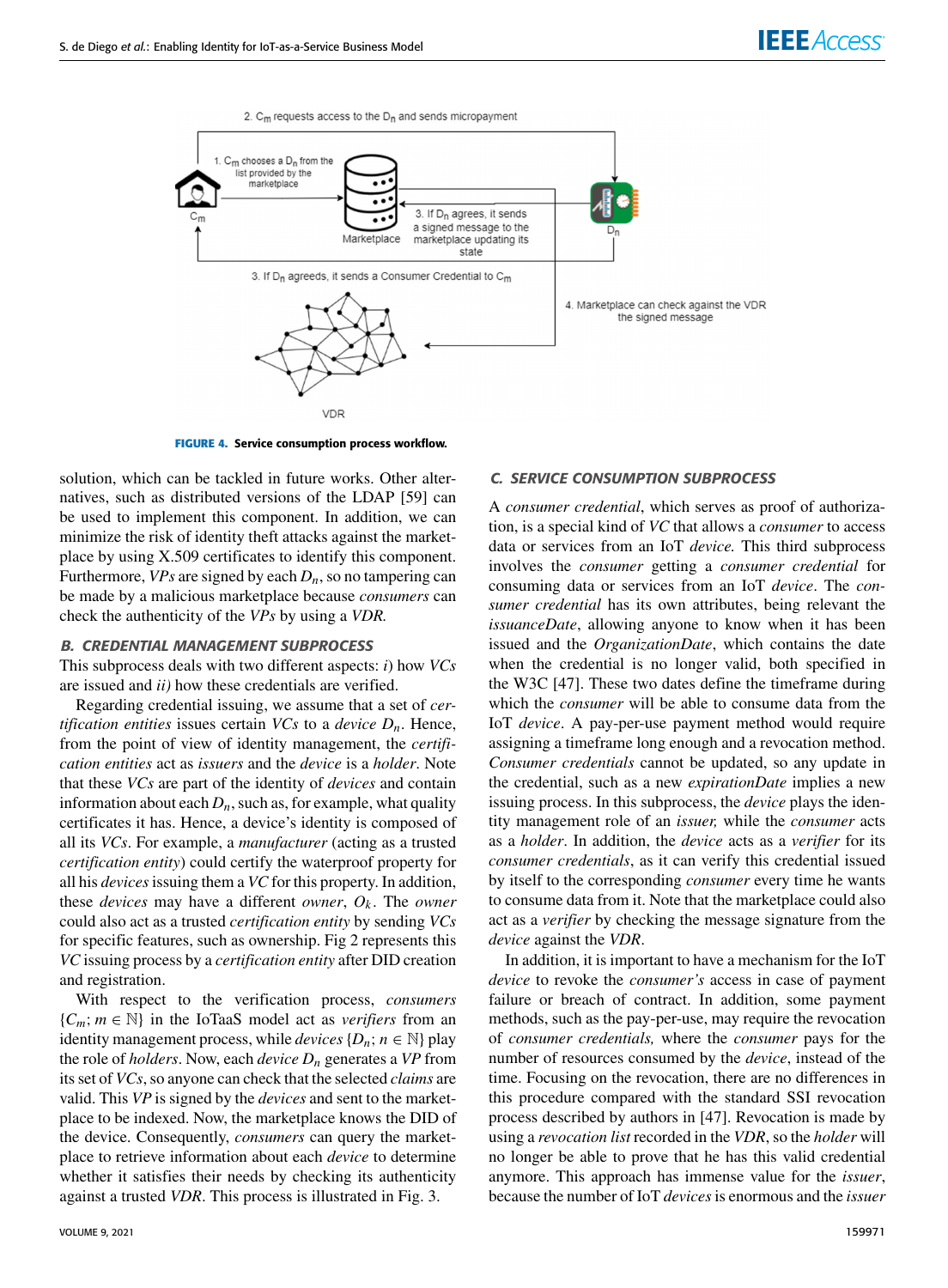does not need to answer requests for every party desiring to check whether a *VC* issued to a *holder* is valid or not, he just needs to update this *revocation list*.

The *service consumption subprocess* is illustrated in Fig 4. First, a *consumer*  $C_m$  queries the marketplace to select the most suitable *device* for his/her needs. Remember that in the *Credentials management process, devices* have sent a *VP* with all the required *VCs* to the marketplace containing their identity attributes, so the marketplace can perform queries over the attributes in the *VCs* and return a list with the *devices'* DIDs that match the *consumer* query. Once the *consumer* has selected an available *device*  $D_n$  by its DID, he requests access to this *device* and sends it a micropayment. As explained in Section III, micropayments can be made either to the *owner* or to the *device,* and the latter is preferable in terms of *the owner's* privacy. Then, if  $D_n$  agrees with  $C_m$  request, it sends a signed message to the marketplace. The marketplace then has information about whether  $D_n$  is available for use, so it can include the *device* in his list of available devices. *Consumers* only have to check this list provided by the marketplace without interrupting the normal operation of  $D_n$ .

This prevents other *consumers* from selecting this device. Note that some *devices* may allow several concurrent *consumers,* while others may not. This entirely depends on the device configuration and capabilities and is beyond the scope of this study. At the same time, *D<sup>n</sup>* sends a *consumer Credential* to *C<sup>m</sup>* so that he can connect to the IoT *device,* while this credential is valid. Finally, the marketplace can check against the *VDR* if the signature of the device is valid. However, the use of *consumer credentials* as an authentication method adds security to the process while penalizing performance, because *devices* must verify this credential each time an authentication attempt from a *consumer* takes place. In this case, alternative mechanisms could allow controlled access to devices, such as the issuance of temporary access tokens. Further research can study the optimal combination between tokens and *consumer credentials* to achieve the best performance-security ratio. Another interesting research topic could be the generation of access tokens based on a given *VC.* However, in Section VI, some performance measures are provided to show that the access mechanism based on *consumer credentials* does not actually imply performance degradation unless the *device* is extremely constrained.

### D. SECURITY CONSIDERATIONS

Some security and privacy considerations about the proposed identity model are given in this subsection. First, we have already addressed the privacy of the exchanged device attributes in Section IV. These can be protected by devices by generating zero-knowledge proofs when compiling *verifiable presentations*, before sending them to the marketplace.

Another aspect to be considered is related to data aggregation. Data aggregation occurs when *consumers* aggregate information from the same *device* when asking for different *verifiable presentations*. This is a difficult privacy problem

to address, but ZKPs can solve this aggregation problem by hiding unnecessary information. In addition, solutions to this problem are often policy driven, so if a device wants to avoid aggregation in his data, he can indicate it in the *verifiable presentation* he generates.

Furthermore, other security risks must be considered, even if ZKPs are used. Different side-channel attacks can be used to retrieve useful information about the subject of verifiable credentials. For example, there are mechanisms on the Internet to track individuals, such as cookies, web browser fingerprinting or position information. The proposed scheme cannot prevent the use of these tracking technologies if they have been installed in the *consumers* or *devices*. Hence, their use must be avoided in critical scenarios.

Another risk could appear when *certification entities* include links in *verifiable credentials*. A *verifiable credential* is tampering-protected, but the content outside this credential is not, so links can cause harm as the linked data can be modified by an attacker. This can be avoided by using content-integrity protection for links to external data, such as storing the content in IPFS [60]. The W3C standard [47] describes about how to protect against these and other attacks in Sections 7 and 8.

The protection of cryptographic keys, which is a cornerstone of signature processes, is also crucial to the identity management process. A trusted execution environment (TEE) [61] is commonly known as an isolated processing environment in which applications can run, separated from the rest of the system and, most relevant to the present work, can be used to protect the signing process as well as the data (cryptographic keys) involved in it. The signing process can also be protected by employing embedded cryptographic keys using a trusted platform module (TPM) for embedded systems [62].

#### **VI. PERFORMANCE VALIDATION**

The proposed system can be implemented as long as it complies with W3C standards for DIDs and VCs ([55] and [47], respectively). However, some questions arise regarding the performance of the *devices* when the proposed protocol is implemented. Although, as stated in Section II, some authors [25] have suggested that most *devices* are able to work with DIDs in terms of performance, we conducted some tests to determine whether it is also possible for *devices* to follow the proposed protocol and, specifically, to create and validate *consumer credentials*. IoT *devices*frequently depend on batteries, and it is important to check how SSI processes consume them. As providing an accurate measure of battery usage is dependent on the target *device*, we analyzed CPU and RAM usage during the *consumer credential* creation and verification processes to evaluate the number of consumed resources, which provides more general conclusions. Regarding the *marketplace*, its implementation is expected in non-resource-constrained nodes that can be scaled with more resources or even with more nodes. Thus, we consider that, from a performance point of view, there are no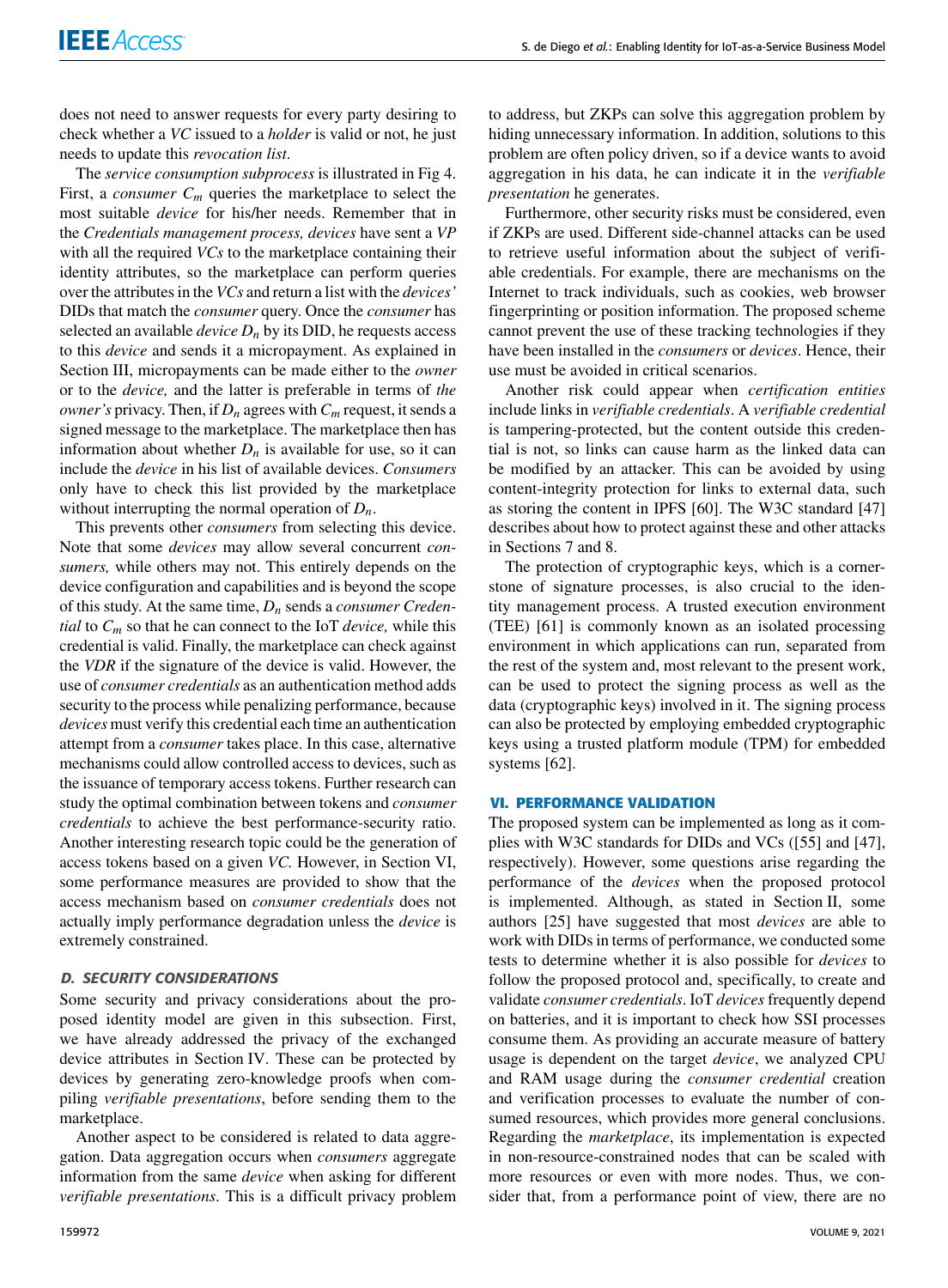specific issues. In addition, there are several possibilities to implement this component, so it is not possible to measure its performance as it depends on the final implementation. The most basic implementation could be a database and a web service. SQL databases do not seem to be very appropriate for implementing this component as it needs to store *verifiable presentations*, which are unstructured. Thus, a nonrelational database, such as MongoDB seems to be more appropriate [63]. Regarding the webservice, Apache [64] is the most widely used web server in the world, but other alternatives are also possible. MongoDB benchmark results are promising even with enormous amounts of data, performing even better than MySQL [65]. Traffic is normally managed through load balancers, such as Nginx [66], which allow to distribute the requests between different servers, then scaling the solution. Nginx can also substitute Apache as a web server. Network latency is another aspect to be considered when it comes to the final implementation, but it is always present and is not an SSI-related issue. However, it is true that the performed tests directly depend on network latency, so a *ping* command has been used to determine the base latency of the test network. To establish a baseline, each ICMP package in the test network takes an average of 0.28ms Round Time Trip (RTT), which is insignificant compared to the obtained times. Finally, regarding *consumers*, the *VC* creation and verification processes are equal to the processes in the devices. In addition, consumers can run SSI clients in a variety of hardware (laptops, smartphones, servers, etc). Hence, the results have not been included in the present work because they fully depend on the chosen hardware.

To conduct the tests, a Raspberry Pi 2 B was used as the *device*. It is equipped with 1GB of RAM memory and uses a 900 MHz quad-core ARM Cortex-A7 CPU. A low-resource LUbuntu [67] operating system with a Hyperledger Indy [33] client was installed in the device. Indy clients are currently under the Hyperledger Aries project, and the library used for testing has been the *Aries Framework JavaScript* project, available in Github [68].

A wallet created in Raspberry Pi stores the *consumer credentials.* Aries agents are the software used to connect different SSI actors. Another computer located in the same network plays the *consumer*role by first receiving a *consumer credential* and then sending a *VP* with this credential to the Raspberry Pi, which must validate it. The described experiment is shown in Fig 5.

In this setup, we first measure the time spent by both the *consumer credential* exchange and the *consumer credential* verification, both within the *service consumption subprocess* seen in Section V. Aries implements a several-step mechanism between *consumer* and *device,* similar to a TCP handshake, to complete these exchange and verification processes. We take 5,000 samples of every process and take the mean and standard deviation values. In addition, we created 10,000 *consumer credentials*in the *device* to evaluate the time spent on this process. Besides the time evaluation, RAM and CPU usage are measured in the *device* for both processes



**FIGURE 5.** Experimental setup.

#### **TABLE 1.** Experimental results.

| <b>Test</b>                | Measure            | Value     |
|----------------------------|--------------------|-----------|
| <i>VCs</i> creation        | Average            | 31.07 ms  |
|                            | Standard deviation | 4.80 ms   |
| <b>Consumer Credential</b> | Average            | 811.95 ms |
| exchange                   | Standard deviation | 73.69 ms  |
|                            | Average CPU usage  | 18%       |
|                            | Average RAM usage  | 150 MB    |
| <b>Consumer Credential</b> | Average            | 923.92 ms |
| verification               | Standard deviation | 44.47 ms  |
|                            | Average CPU usage  | 19%       |
|                            | Average Ram usage  | 150 MB    |

as well. The results are shown in Table 1. CPU percentages were averaged among the four available logic cores in the Raspberry Pi. Tests were conducted using JEST [69] scripts, each of which took approximately 50 seconds to complete. Consequently, CPU and RAM usage were measured during these 50 s. To establish a baseline, launching a JEST script that only loads the Aries libraries takes approximately 12 s and consumes 6MB of RAM memory and 4% of the CPU.

The following conclusions can be drawn from these results. First, higher times are obtained in the processes for exchanging and verifying *consumer credentials*, rather than in creating them, through a *VP*. Second, regarding RAM and CPU usage, it is not a resource-intensive task, so most *devices* should be able to perform these operations. Consequently, we can conclude that network latency will be the main factor that affects performance, although a slower CPU in the target *device* can degrade it. However, according to the experiment, the minimum required RAM was approximately 150MB. Tests conducted with several *consumer credentials* exchanges in parallel do not seem to have a significant impact on CPU and RAM usage. Finally, we can conclude that the *consumer credential* exchange process is slightly faster than verification. The reason for this might be that the *device* needs to verify the validity of the *VP*, which adds extra complexity.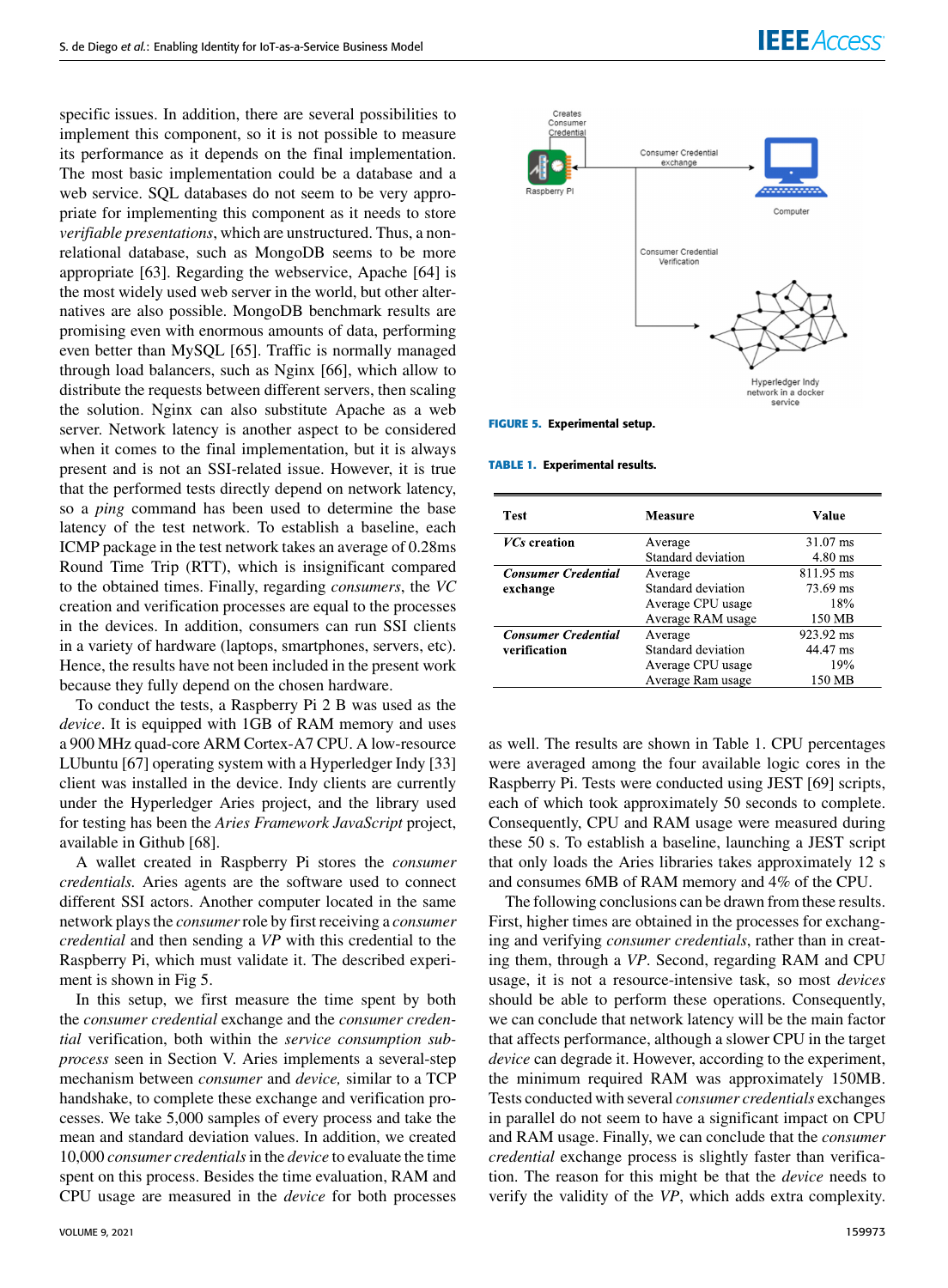JavaScript is a quite efficient language thanks to its asynchrony and allows the Raspberry Pi to achieve reasonable times because *devices* can perform other tasks while waiting for the next step in the *consumer credential* exchange and verification processes. Hence, JavaScript is appropriate for the implementation of Aries clients for IoTaaS, avoiding the blocking of the *devices* between these steps.

It is important to note that these numbers can vary depending on factors such as network latency, intermediate network hops, and *device* capabilities. However, the results presented here are promising and show that most *devices* will be able to run the scheme without any issues.

# **VII. CONCLUSION**

This paper has analyzed the IoTaaS business model from a formal perspective, together with its associated technological challenges, and proposed an IdM based on self-sovereign identity (SSI). This system includes a marketplace as a mechanism to connect *consumers* with *devices* and store *verifiable presentations*. IoTaaS is a promising business model that will enable the reutilization of IoT *devices* for different use cases and applications. However, it will be necessary to propose an implementation for the different challenges exposed in this document, as it has been done with the identity problem. The performance results also show that it is possible to implement SSI-based IdMs for IoTaaS.

Finally, once the fundamentals of SSI are on the table and their synergies with the IoT are clear, some domain-specific research works (IoTaaS or other) merging these two topics will appear and adapting the general SSI principles to these particular use cases will not be straightforward. In IoTaaS, the marketplace has shown this, acting as a storage for *verifiable presentations*. Finally, further research in this field includes the integration of SSI into other components, such as micropayment systems and access control engines.

#### **REFERENCES**

- [1] M. Au-Yong-Oliveira, M. Marinheiro, and J. A. C. Tavares, ''The power of digitalization: The Netflix story,'' in *Proc. World Conf. Inf. Syst. Technol.*, Cham, Switzerland: Springer, Apr. 2020, pp. 590–599.
- [2] J. Varia and S. Mathew, *Overview of Amazon Web Services*, vol. 105. Seattle, WA, USA: Amazon Web Services, 2014.
- [3] Review42. *Internet of Things Statistics, Facts & Predictions*. [Online]. Available: https://review42.com/internet-of-things-stats/
- [4] V. Greu, "Facing IoT-The new giant wave of the information and communications technologies development,'' *Romanian Distrib. Committee Mag.*, vol. 6, no. 4, pp. 18–25, 2015.
- [5] J. Travers. *IoT as a Service: A New Business Model*. Accessed: Jan. 1, 2021. [Online]. Available: https://www.ericsson.com/en/blog/2018/11/iot-as-aservice-a-new-business-model
- [6] D.-J. Deng, A.-C. Pang, and L. Hanzo, ''Recent advances in IoT as a service (IoTaas 2017),'' *Mobile Netw. Appl.*, vol. 24, no. 3, pp. 721–723, Jun. 2019.
- [7] A. A. Brincat, F. Pacifici, and F. Mazzola, ''IoT as a service for smart cities and nations,'' *IEEE Internet Things Mag.*, vol. 2, no. 1, pp. 28–31, Mar. 2019.
- [8] M. A. Khan and K. Salah, ''IoT security: Review, blockchain solutions, and open challenges,'' *Future Gener. Comput. Syst.*, vol. 82, pp. 395–411, May 2018.
- [9] W. Zhou, Y. Jia, A. Peng, Y. Zhang, and P. Liu, ''The effect of IoT new features on security and privacy: New threats, existing solutions, and challenges yet to be solved,'' *IEEE Internet Things J.*, vol. 6, no. 2, pp. 1606–1616, Apr. 2019.
- [10] R. Langner, ''Stuxnet: Dissecting a cyberwarfare weapon,'' *IEEE Security Privacy*, vol. 9, no. 3, pp. 49–51, May/Jun. 2011.
- [11] G. Kambourakis, C. Kolias, and A. Stavrou, ''The Mirai BotNet and the IoT zombie armies,'' in *Proc. MILCOM IEEE Mil. Commun. Conf. (MILCOM)*, Oct. 2017, pp. 267–272.
- [12] Y. Lu and L. D. Xu, ''Internet of Things (IoT) cybersecurity research: A review of current research topics,'' *IEEE Internet Things J.*, vol. 6, no. 2, pp. 2103–2115, Apr. 2019.
- [13] A. Rajan, J. Jithish, and S. Sankaran, "Sybil attack in IOT: Modelling and defenses,'' in *Proc. Int. Conf. Adv. Comput., Commun. Informat. (ICACCI)*, Sep. 2017, pp. 2323–2327.
- [14] A. Tobin and D. Reed, "The inevitable rise of self-sovereign identity," in *The Sovrin Foundation*, vol. 29, 2016. Accessed: Jan. 1, 2021. [Online]. Available: https://sovrin.org/wp-content/uploads/2017/06/The-Inevitable-Rise-of-Self-Sovereign-Identity.pdf
- [15] X. Zhu and Y. Badr, "Identity management systems for the Internet of Things: A survey towards blockchain solutions,'' *Sensors*, vol. 18, no. 12, p. 4215, Dec. 2018.
- [16] T. R. G. Asir, H. L. Manohar, W. Anandaraj, and K. N. Sivaranjani, ''IoT as a service,'' in *Proc. Int. Conf. Innov. Inf., Embedded Commun. Syst. (ICIIECS)*, 2016, pp. 1093–1096.
- [17] A. Buzachis, M. Fazio, A. Galletta, A. Celesti, and M. Villari, ''Infrastructureless IoT-as-a-service for public safety and disaster response,'' in *Proc. 7th Int. Conf. Future Internet Things Cloud (FiCloud)*, Aug. 2019,
- pp. 133–140. [18] P. Swiatek and A. Rucinski, ''IoT as a service system for eHealth,'' in *Proc. IEEE 15th Int. Conf. e-Health Netw., Appl. Services (Healthcom)*, Oct. 2013, pp. 81–84.
- [19] M. Giacobbe, R. D. Pietro, A. L. Minnolo, and A. Puliafito, ''Evaluating information quality in delivering IoT-as-a-Service,'' in *Proc. IEEE Int.*
- *Conf. Smart Comput. (SMARTCOMP)*, Jun. 2018, pp. 405–410. [20] D. Borsatti, G. Davoli, W. Cerroni, and C. Raffaelli, ''Enabling industrial IoT as a service with multi-access edge computing,'' *IEEE Commun. Mag.*, vol. 59, no. 8, pp. 21–27, Aug. 2021.
- [21] J. L. Perez and D. Carrera, ''Performance characterization of the servioticy API: An IoT-as-a-service data management platform,'' in *Proc. IEEE 1st Int. Conf. Big Data Comput. Service Appl.*, Mar. 2015, pp. 62–71.
- [22] G. Fedrecheski, J. M. Rabaey, L. C. P. Costa, P. C. C. Ccori, W. T. Pereira, and M. K. Zuffo, ''Self-sovereign identity for IoT environments: A perspective,'' in *Proc. Global Internet Things Summit (GIoTS)*, Jun. 2020,
- pp. 1–6. [23] P. C. Bartolomeu, E. Vieira, S. M. Hosseini, and J. Ferreira, ''Selfsovereign identity: Use-cases, technologies, and challenges for industrial IoT,'' in *Proc. 24th IEEE Int. Conf. Emerg. Technol. Factory Autom. (ETFA)*, Sep. 2019, pp. 1173–1180.
- [24] P. N. Mahalle, G. Shinde, and P. M. Shafi, "Rethinking decentralised identifiers and verifiable credentials for the Internet of Things,'' in *Internet of Things, Smart Computing and Technology: A Roadmap Ahead*. Cham,
- Switzerland: Springer, 2020, pp. 361–374. [25] Y. Kortesniemi, D. Lagutin, T. Elo, and N. Fotiou, ''Improving the privacy of IoT with decentralised identifiers (DIDs),'' *J. Comput. Netw. Commun.*, vol. 2019, pp. 1–10, Mar. 2019.
- [26] O. Berzin, R. Ansay, J. Kempf, I. Sheikh, and D. Hendel, ''The IoT exchange,'' 2021, *arXiv:2103.12131*.
- [27] T. Weingärtner, ''Identity of things: Applying concepts from self sovereign identity to IoT devices,'' *J. Brit. Blockchain Assoc.*, vol. 4, no. 1, pp. 1–7, Apr. 2021.
- [28] S. K. Gebresilassie, J. Rafferty, P. Morrow, L. Chen, M. Abu-Tair, and Z. Cui, ''Distributed, secure, self-sovereign identity for IoT devices,'' in
- *Proc. IEEE 6th World Forum Internet Things (WF-IoT)*, Jun. 2020, pp. 1–6. [29] S. Popov, ''The tangle,'' White Paper, 2018, vol. 1, no. 3. Accessed: Jan. 1, 2021. [Online]. Available: http://www.descryptions.com/Iota.pdf
- [30] M. Luecking, C. Fries, R. Lamberti, and W. Stork, "Decentralized identity and trust management framework for Internet of Things,'' in *Proc. IEEE Int. Conf. Blockchain Cryptocurrency (ICBC)*, May 2020, pp. 1–9.
- [31] S. V. Abishek, G. D. Priyan, S. More, and A. Suganthan, ''IoT based smart band for biometric authentication using blockchain technology,'' *Int. J. Recent Technol. Eng.*, vol. 7, no. 5c, pp 175–181, Feb. 2019.
- [32] A. Theodouli, K. Moschou, K. Votis, D. Tzovaras, J. Lauinger, and S. Steinhorst, ''Towards a blockchain-based identity and trust management framework for the IoV ecosystem,'' in *Proc. Global Internet Things Sum-*
- *mit (GIoTS)*, Jun. 2020, pp. 1–6.<br>[33] P. Windley and D. Reed, "Sovrin: A protocol and token for self-sovereign identity and decentralized trust,'' Sovrin Found., Zug, Switzerland, White Paper, 2018. Accessed: Jan. 1, 2021. [Online]. Available: https://sovrin.org/wp-content/uploads/Sovrin-Protocol-and-Token-White-Paper.pdf